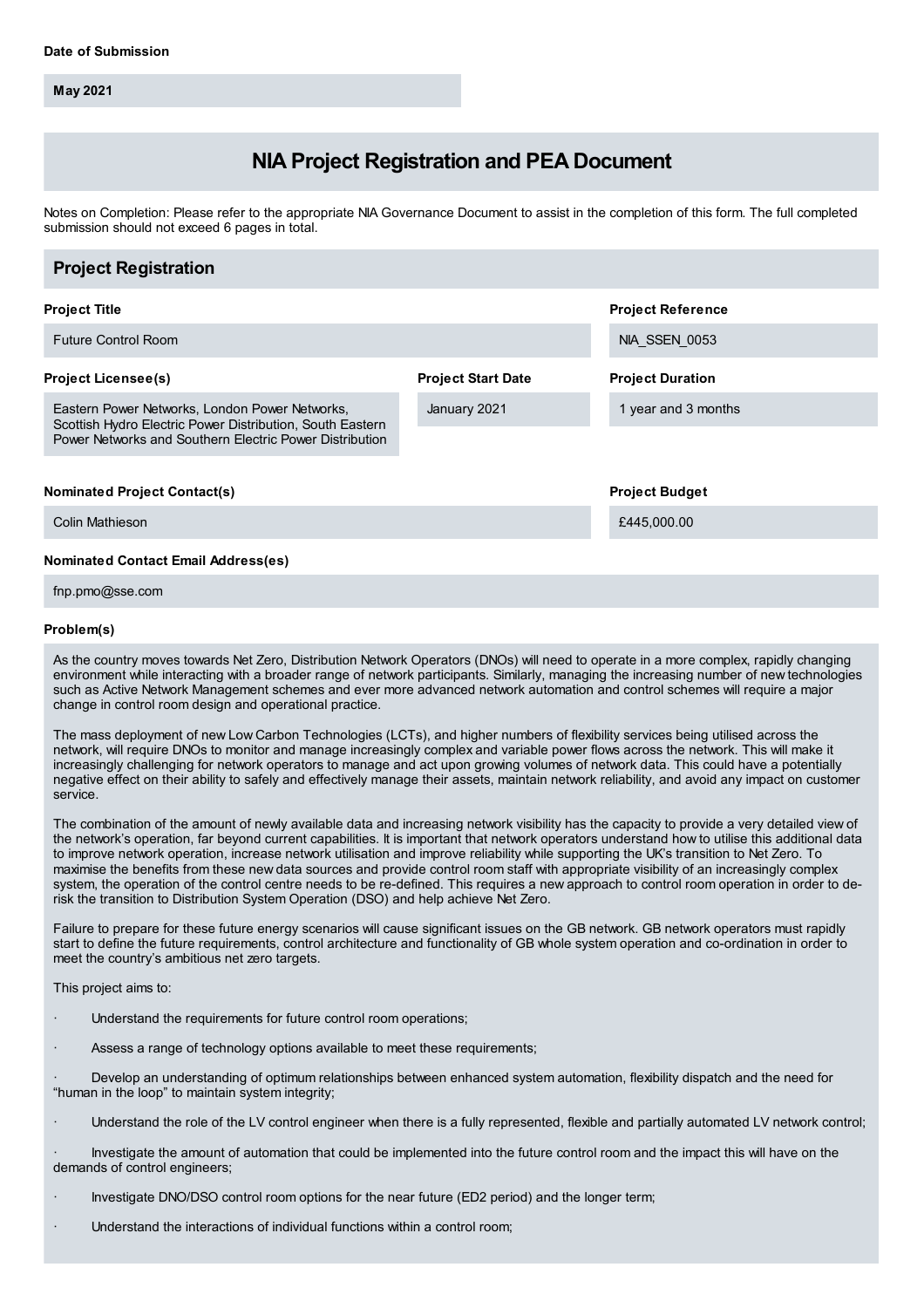Look at options for developing a simulated environment to safely test and develop new control room solutions, including use of machine learning and artificial intelligence;

- Develop appropriate Human Machine Interface and other dashboard type information to suit needs of network operators; and
- Assess the commercial options for the development of future control infrastructure.

Modelling future DSO scenarios and managing interactions via a whole systems lens is an inherently complex task that requires a comprehensive understanding of grid performance across generation, transmission, distribution, and future localised networks to ensure resilience and reliability. In this new digital world, data accuracy, model complexity and automation are the foundations to maintain operational excellence and maximise future investments. Therefore, the development of a safe and controlled environment to de-risk and validate proposed architectures, systems and technologies is critical.

# **Method(s)**

The overall aim of the project is to explore how a simulated control environment could be used to develop an optimal design and provide a supporting roadmap for a future control room. This will include development and identification of the preferred platform architecture and associated technologies. This will enable an environment which can safely explore a wide range of network scenarios, simulate extreme operating conditions and safely research the utilisation and integration of new data sources and analytical techniques.

The project will be structured around three work streams:

- WS1 Requirements Capture and Stakeholder Engagement
- WS2 Development of Requirement Specification
- WS3 Business Impacts and Future Recommendations

In WS1 a series of workshops will be arranged to engage with key stakeholders (ESO, GB DNOs, OEMs, SMEs, and academia) and identify existing and new use cases for the simulated control room. These will capture current and future whole system operational needs and enable a prioritisation to be made for the subsequent project tasks. These use cases will enable a series of anticipated future control room operational scenarios to be populated, providing a high-level outlook of potential scope and service requirements. A first assessment on how today's control room would perform in future scenarios will be completed with support from operational control engineers from GB DNOs. This will enable the project team to identify key constraints and dependencies. WS1 will include a market engagement exercise to develop an understanding of currently available technologies, systems and facilities and gain a deeper understanding of suppliers' product development strategies. This WS will also include work to ensure alignment with wider industry initiatives such as the BEIS funded Industrial Strategy Challenge Fund 'Prospering from the Energy Revolution' Programme, Open Networks and the National Cyber Security Centre. Furthermore, this WS will define and understand the complex/challenging operational scenarios that will occur in the future that the current control room may be unable to manage.

WS2 will define the functionalities of the future control room including an assessment of the value of advanced functionalities (such as Artificial Intelligence (AI) and Machine Learning (ML)), which are driven by increased volumes of data streams, and how their value can be maximised. This WS will also identify the architecture of the platform that will host the future control room and the technologies that will support it. Furthermore, the team will define how the functionalities work together (interoperability) including their interfaces. Utilising knowledge from WS1 (use cases & future operational scenarios) and WS2 (technical requirements/functionalities and an analysis of the capabilities of existing innovation facilities that could simulate the UK electricity network), a preferred technical design option for the Future Control Room simulator will be proposed for future development.

WS3 will look at the development of the operational and research work programme for the Future Control Room simulator to ensure that the outputs are robust and reliable and can provide enough evidence to inform future DNO Control Room design and operation. The outcome of this WS will be an assessment of how effectively the proposed Future Control Room simulator design will assess, de-risk and implement new control room solutions to manage the scenarios defined in WS1. Furthermore, this workstream will also look at the development of an initial roadmap for the proposed control room simulator with an associated short, medium and long-term innovation programme.

#### **Scope**

As described above, the project will be delivered in three workstreams. The project will consider the requirements, the high-level architecture, operational need, and business impact of developing a future control room simulated environment. The outputs will include an initial roadmap and architectural design for the future control room simulator, as well as outline a proposed programme of works for the simulator's initial operational period. This NIA project will also make recommendations for future development, further work required, use cases and user requirements for the proposed simulator to assess its viability and ongoing benefits to the electricity industry.

## **Objectives(s)**

The project has the following key objectives:

Capture the requirements from a range of internal and external stakeholders for a future control room.

Identify a range of existing and new use cases, create a set of future scenarios and perform a first assessment on how today's control room will need to adapt to be able to perform in these future scenarios.

Establish a preferred option, design, and requirements specification for a potential future control room simulator that will be used to simulate the requirements and future scenarios identified in objectives 1 & 2.

Capture the current and future functionalities and requirements of technology vendors and suppliers.

Demonstrate affordability and fundability of the preferred solution through the development of a robust financial business case. Develop a roadmap for the facility with an associated short, medium and long-term innovation programme. This roadmap will extend beyond the build of a digital twin of the GB electricity network and will clearly highlight the critical path to enabling the DSO transition.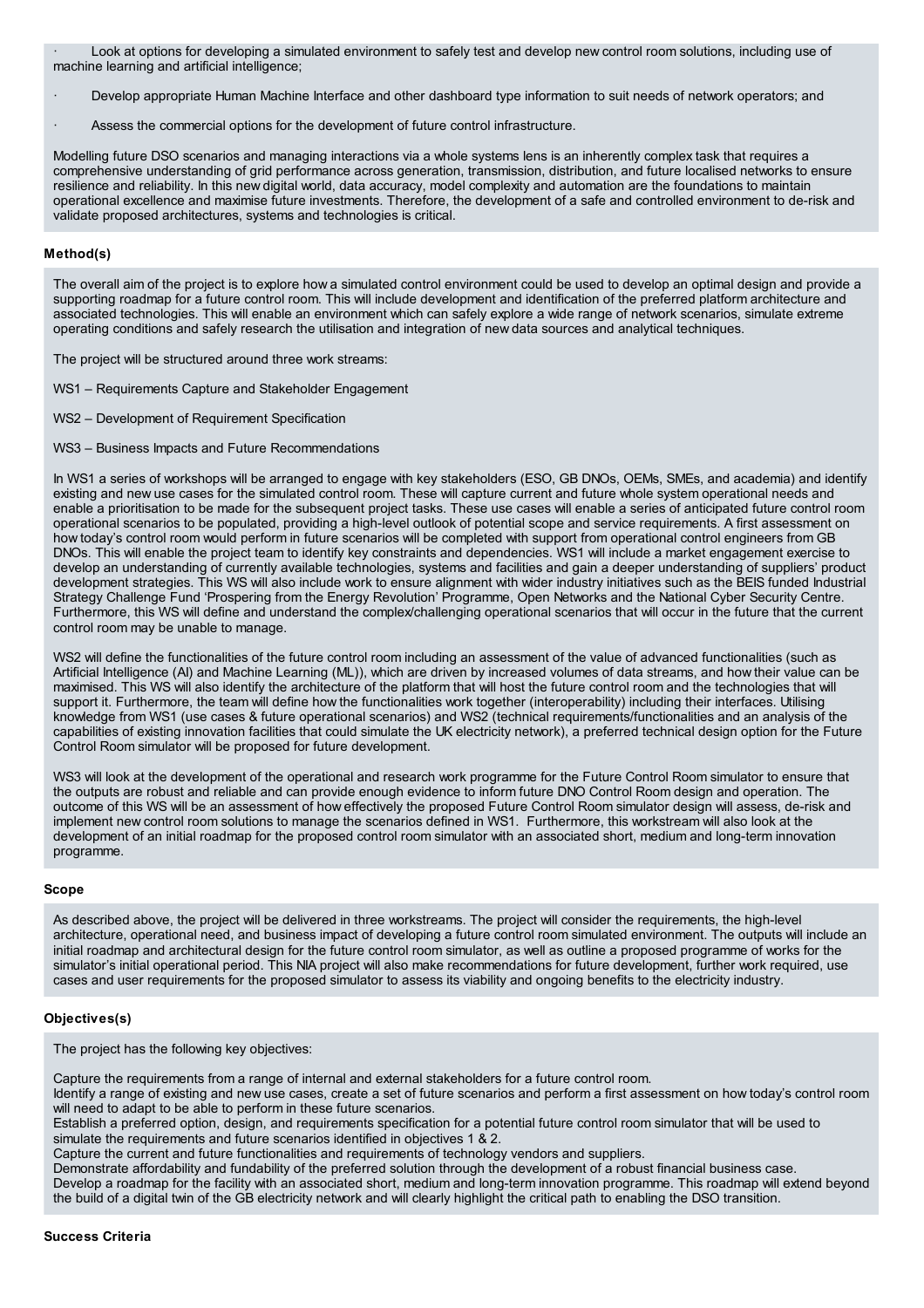The project will be deemed successful if it provides a clear understanding of the requirements for future control room operations and this is validated with key stakeholders such as academic partners and other DNOs. This includes the following:

Carry out an investigation of existing and new use cases and future operational scenarios for the adoption of the existing DNO control room to enable DNOs to meet the future control room requirements of a DSO;

- Establish a preferred option, design and potential future control room simulator location;
- Demonstrate affordability and fundability of preferred option; and
- Develop a roadmap and programme for the proposed facility.

#### **Technology Readiness Level at Start**

**Technology Readiness Level at Completion**

TRL 4

## **Project Partners and External Funding**

SSEN - Project Lead

TRL 2

UKPN – DNO partner

University of Strathclyde (Power Networks Demonstration Centre) – WS1, WS2 and WS3 lead No external funding is provided for this project.

# **Potential for New Learning**

The project will provide new learning on the functionality and requirements of future control rooms, including: user requirements, technical architectures, data analysis and cyber security needs across a range of future operating scenarios. The project will also evaluate the potential use of new analytical techniques such as machine learning and artificial intelligence, to better maintain network resilience in a network which has widespread use of automation, Active Network Management (ANM) and flexibility, as well as a huge range of new monitoring/power flow data available from LCTs, smart meters and enhanced network monitoring. The project will also provide insights into the role of the DNO Control Engineer (HV and LV) when managing an increasingly complex network in the future.

The project will also provide an overview of the research programme required to develop a robust evidence base to allow for adoption of these new techniques into future control rooms.

The learning will be disseminated through the sharing of reports and investigation results, as well as through appropriate industry/innovation channels.

#### **Scale of Project**

The project will be completed as a collaborative project between Scottish & Southern Electricity Networks and UK Power Networks. This is a research project to assess the future requirements and potential technical solutions for de-risking and validating complex interactions and systems as we move to a highly decentralised energy system to achieve net zero. The outputs of this project will provide an initial understanding of the issues and identify potential solutions to inform future works.

The size and cost of this project is based on a detailed project plan and budget breakdown produced by the WS1, WS2 and WS3 lead (University of Strathclyde). This has been reviewed and deemed appropriate by the major stakeholders if we are to capture and utilise the large amounts of data and stakeholder opinions on existing and future control room requirements.

#### **Geographical Area**

This is a research project, which will be a desktop investigation to assess the viability of a simulated environment for a future control room.

### **Revenue Allowed for in the RIIO Settlement**

No revenue has been allowed for this project in the RIIO-ED1 settlement.

## **Indicative Total NIA Project Expenditure**

- The total expenditure for the project is £ 445K.
- 90% (£382.5k) is allowable NIA expenditure.

The total expenditure for Scottish Hydro Electric Power Distribution & Southern Electric Power Distribution is £225k.

90% (£202.5k) is allowable NIA expenditure.

The total expenditure for Eastern Power Networks, South Eastern Power Networks & London Power Networks is £220k.

90% (£198k) is allowable NIA expenditure.

# **Project Eligibility Assessment**

**Specific Requirements 1**

1a. A NIA Project must have the potential to have a Direct Impact on a Network Licensee's network or the operations of the System Operator and involve the Research, Development, or Demonstration of at least one of the following (please tick which **applies):**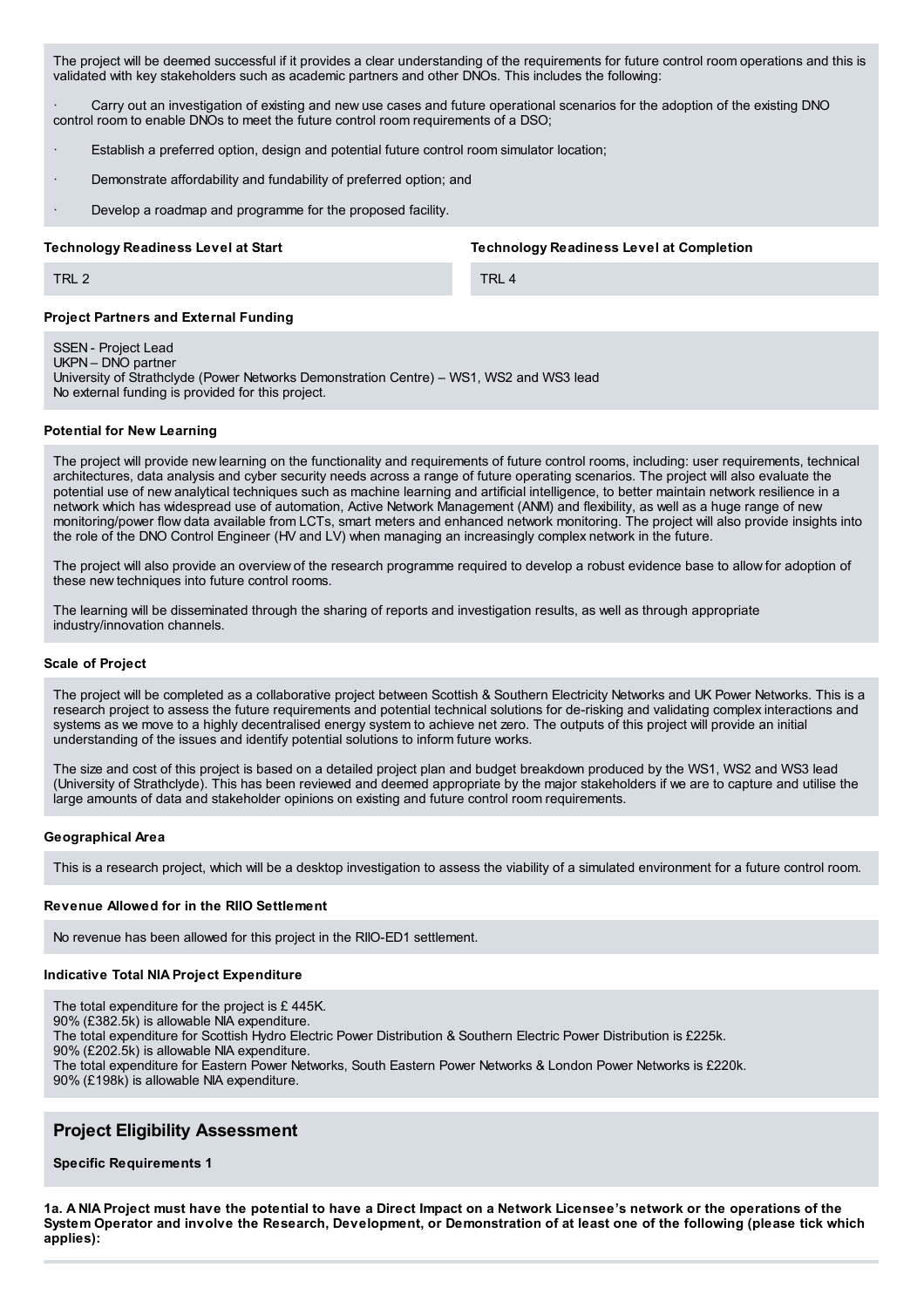| A specific piece of new (i.e. unproven in GB, or where a Method has been trialled outside the GB the Network Licensee must justify<br>repeating it as part of a Project) equipment (including control and communications systems and software) | X |
|------------------------------------------------------------------------------------------------------------------------------------------------------------------------------------------------------------------------------------------------|---|
| A specific novel arrangement or application of existing licensee equipment (including control and/or communications systems<br>and/or software)                                                                                                | X |
| A specific novel operational practice directly related to the operation of the Network Licensee's System                                                                                                                                       | X |
| A specific novel commercial arrangement                                                                                                                                                                                                        |   |
| <b>Specific Requirements 2</b><br>2a. Has the Potential to Develop Learning That Can be Applied by all Relevant Network Licensees                                                                                                              |   |
| Please explain how the learning that will be generated could be used by relevant Network Licenses.                                                                                                                                             |   |
| The outcomes from the project will be directly relevant to other network licensees as they look to address future network control and<br>management as they transition to DSOs to support GB's move to Net Zero.                               |   |
| Please describe what specific challenge identified in the Network Licensee's innovation strategy that is being addressed by the<br>Project.                                                                                                    |   |
| n/a                                                                                                                                                                                                                                            |   |
| 2b. Is the default IPR position being applied?                                                                                                                                                                                                 |   |
| Yes                                                                                                                                                                                                                                            | X |
| 2c. Has the Potential to Deliver Net Financial Benefits to Customers?                                                                                                                                                                          |   |
| Yes                                                                                                                                                                                                                                            | х |
| Please provide an estimate of the saving if the Problem is solved.                                                                                                                                                                             |   |
| This is a research project – the project outputs include an assessment of future benefits.                                                                                                                                                     |   |
| Please provide a calculation of the expected financial benefits of a Development or Demonstration Project (not required for<br>Research Projects). (Base Cost - Method Cost, Against Agreed Baseline).                                         |   |
| n/a                                                                                                                                                                                                                                            |   |
| Please provide an estimate of how replicable the Method is across GB in terms of the number of sites, the sort of site the<br>method could be applied to, or the percentage of the Network Licensees system where it could be rolled-out.      |   |
| The outputs will be relevant to all GB DNOs.                                                                                                                                                                                                   |   |
| Please provide an outline of the costs of rolling out the Method across GB.                                                                                                                                                                    |   |
| This is a research project – the project outputs include an assessment of future costs to rollout the solution(s).                                                                                                                             |   |
| 2d. Does not Lead to Unnecessary Duplication                                                                                                                                                                                                   |   |
| Yes                                                                                                                                                                                                                                            | X |
| Please demonstrate below that no unnecessary duplication will occur as a result of the Project.                                                                                                                                                |   |

With many operational projects delivered or underway that have the low carbon DSO concept as a focus, the gap that remains is a coherent programme for future operational control room architectures and strategies (including business operation) of the GB energy system. This learning will be required for DNOs to effectively manage future electricity network scenarios and successfully transition to DSOs. In addition, the Energy Networks Association portal has been checked to confirm there is no duplication. Existing projects largely focus on whole system modelling and analysis or improving the integration of flexibility services and network users